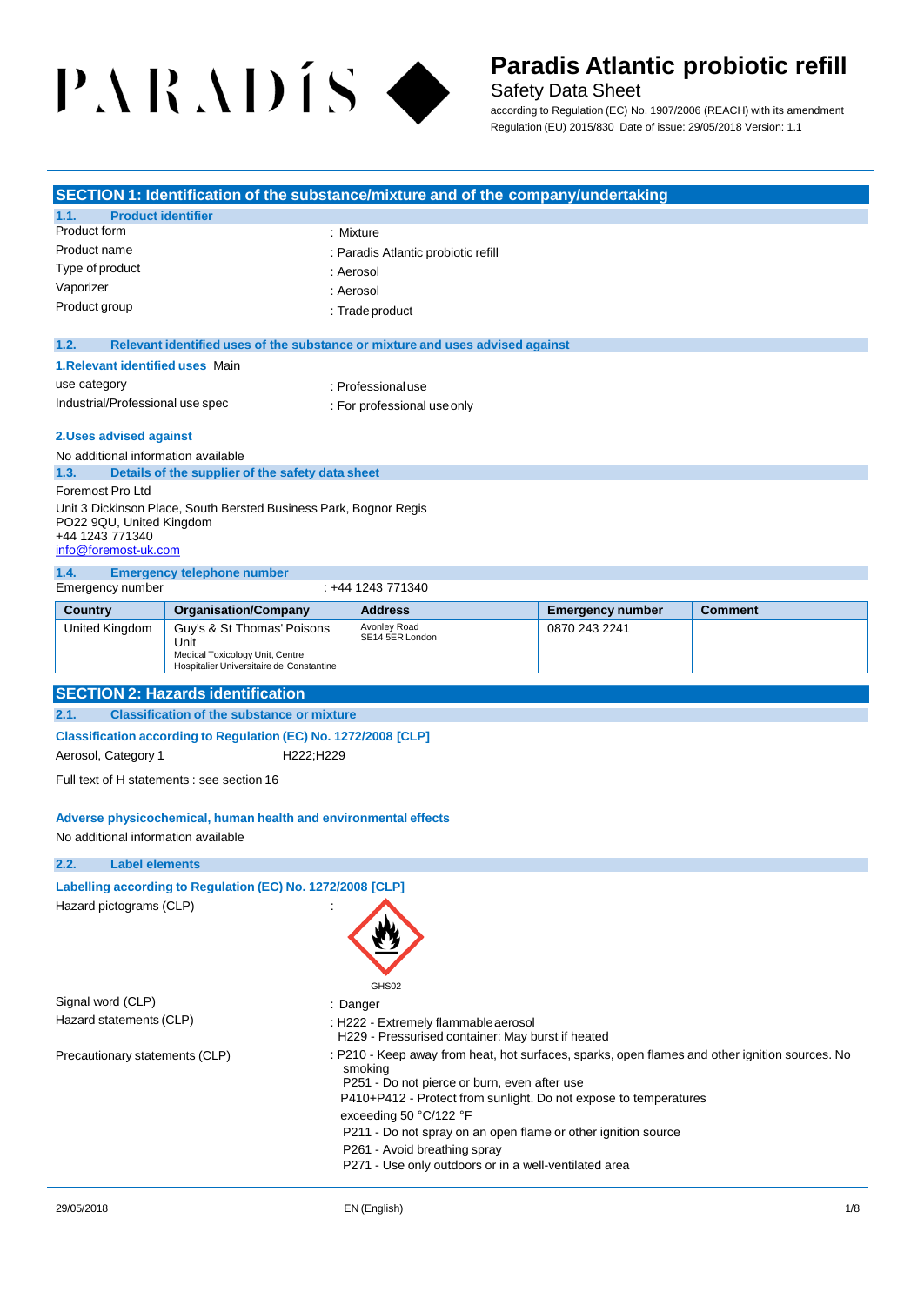Safety Data Sheet

according to Regulation (EC) No. 1907/2006 (REACH) with its amendment Regulation (EU) 2015/830

#### **2.3. Other hazards**

#### No additional information available

### **SECTION 3: Composition/information on ingredients**

**3.1. Substance**

Not applicable

#### **3.2. Mixture**

| <b>Name</b>                                    | <b>Product identifier</b>                                           | $\frac{9}{6}$ | <b>Classification according to</b><br><b>Regulation (EC) No.</b><br>1272/2008 [CLP] |
|------------------------------------------------|---------------------------------------------------------------------|---------------|-------------------------------------------------------------------------------------|
| <b>ETHANOL</b>                                 | (CAS No) 64-17-5<br>(EC no) 200-578-6                               | $10 - 20$     | Flam. Lig. 2, H225                                                                  |
| PROPAN-2-OL, ISOPROPYL<br>ALCOHOL. ISOPROPANOL | (CAS No) 67-63-0<br>(EC no) 200-661-7<br>(EC index no) 603-117-00-0 | $5 - 10$      | Flam. Liq. 2, H225<br>Eye Irrit. 2, H319<br>STOT SE 3, H336                         |

Full text of H-statements: see section 16

| <b>SECTION 4: First aid measures</b>                                      |                                                                                                                                                                                                                                        |
|---------------------------------------------------------------------------|----------------------------------------------------------------------------------------------------------------------------------------------------------------------------------------------------------------------------------------|
| <b>Description of first aid measures</b><br>4.1.                          |                                                                                                                                                                                                                                        |
| First-aid measures general                                                | : Never give anything by mouth to an unconscious person. If you feel unwell, seek medical<br>advice (show the label where possible).                                                                                                   |
| First-aid measures after inhalation                                       | : Cough. Allow breathing of fresh air. Allow the victim to rest.                                                                                                                                                                       |
| First-aid measures after skin contact                                     | : Remove affected clothing and wash all exposed skin area with mild soap and water, followed<br>by warm water rinse.                                                                                                                   |
| First-aid measures after eye contact                                      | : Direct contact with the eyes is likely to be irritating. Rinse immediately with plenty of water.<br>Obtain medical attention if pain, blinking or redness persist.                                                                   |
| First-aid measures after ingestion                                        | : Rinse mouth.                                                                                                                                                                                                                         |
| 4.2.<br>Most important symptoms and effects, both acute and delayed       |                                                                                                                                                                                                                                        |
| Symptoms/injuries after inhalation                                        | : Shortness of breath.                                                                                                                                                                                                                 |
| 4.3.                                                                      | Indication of any immediate medical attention and special treatment needed                                                                                                                                                             |
| No additional information available                                       |                                                                                                                                                                                                                                        |
| <b>SECTION 5: Firefighting measures</b>                                   |                                                                                                                                                                                                                                        |
| <b>Extinguishing media</b><br>5.1.                                        |                                                                                                                                                                                                                                        |
| Suitable extinguishing media                                              | : Foam. Dry powder. Carbon dioxide. Water spray. Sand.                                                                                                                                                                                 |
| Unsuitable extinguishing media                                            | : Do not use a heavy water stream.                                                                                                                                                                                                     |
| 5.2.<br>Special hazards arising from the substance or mixture             |                                                                                                                                                                                                                                        |
| Fire hazard                                                               | : Extremely flammable aerosol.                                                                                                                                                                                                         |
| Explosion hazard                                                          | : Heat may build pressure, rupturing closed containers, spreading fire and increasing risk of<br>burns and injuries.                                                                                                                   |
| Hazardous decomposition products in case of<br>fire                       | : Carbon dioxide. Carbon monoxide. fume.                                                                                                                                                                                               |
| 5.3.<br><b>Advice for firefighters</b>                                    |                                                                                                                                                                                                                                        |
| Precautionary measures fire                                               | : Evacuate area. Fight fire remotely due to the risk of explosion.                                                                                                                                                                     |
| Firefighting instructions                                                 | : Use water spray or fog for cooling exposed containers. Exercise caution when fighting any<br>chemical fire. Prevent fire-fighting water from entering environment. DO NOT fight fire when fire<br>reaches explosives. Evacuate area. |
| Protection during firefighting                                            | : Do not enter fire area without proper protective equipment, including respiratory protection.                                                                                                                                        |
| <b>SECTION 6: Accidental release measures</b>                             |                                                                                                                                                                                                                                        |
| Personal precautions, protective equipment and emergency procedures<br>1. |                                                                                                                                                                                                                                        |
| General measures                                                          | : Absorb spillage to prevent material damage. Eliminate every possible source of ignition.                                                                                                                                             |
|                                                                           |                                                                                                                                                                                                                                        |
| 1.<br>For non-emergency personnel                                         |                                                                                                                                                                                                                                        |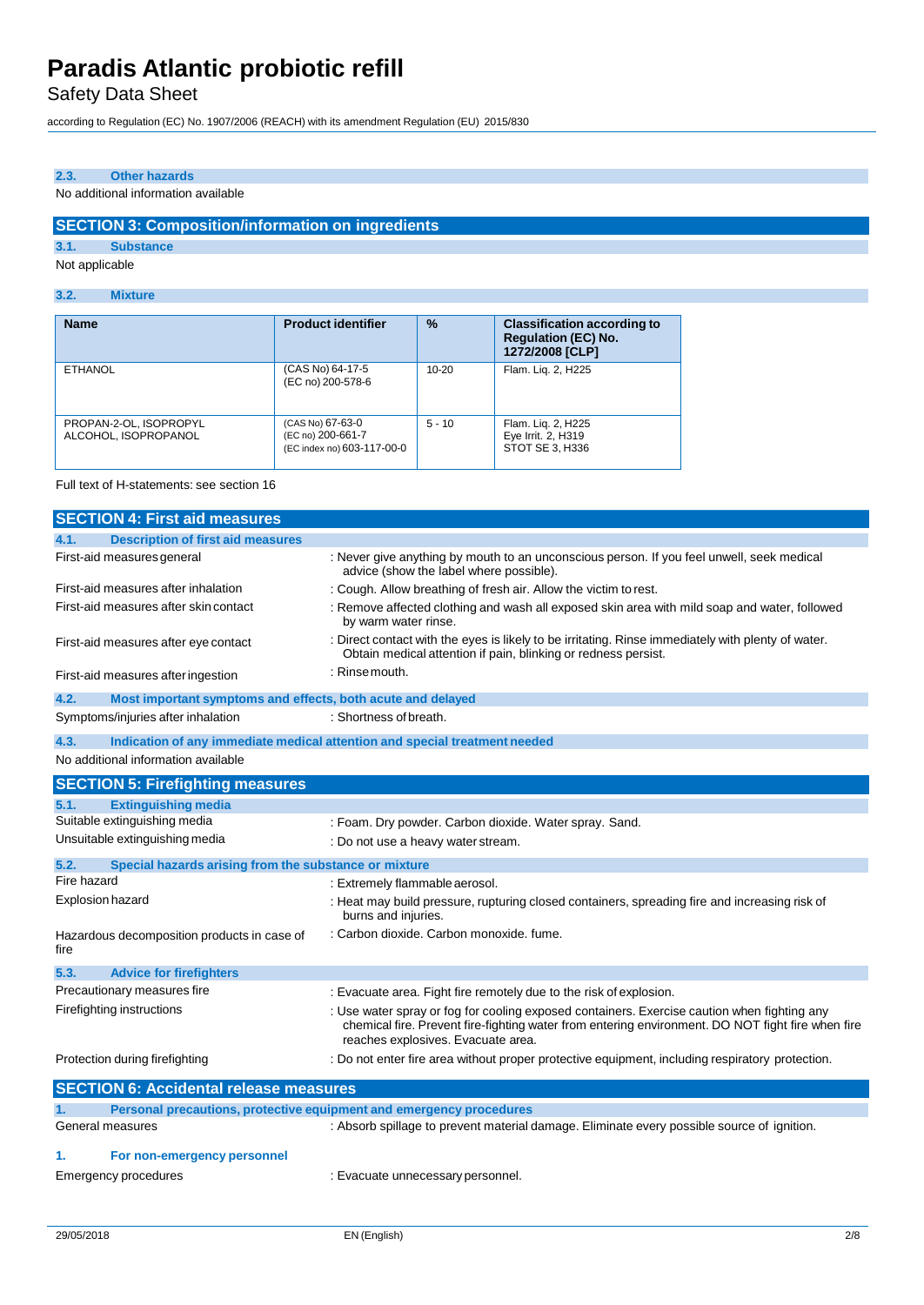Safety Data Sheet

according to Regulation (EC) No. 1907/2006 (REACH) with its amendment Regulation (EU) 2015/830

| 6.1.2.          | For emergency responders                             |                                                                                                                                                   |
|-----------------|------------------------------------------------------|---------------------------------------------------------------------------------------------------------------------------------------------------|
|                 | Protective equipment                                 | : Equip cleanup crew with proper protection.                                                                                                      |
|                 | Emergency procedures                                 | : Ventilate area.                                                                                                                                 |
| 6.2.            | <b>Environmental precautions</b>                     |                                                                                                                                                   |
|                 |                                                      | Prevent entry to sewers and public waters. Notify authorities if liquid enters sewers or public waters.                                           |
| 6.3.            | Methods and material for containment and cleaning up |                                                                                                                                                   |
| For containment |                                                      | : Collect spillage.                                                                                                                               |
|                 | Methods for cleaning up                              | : Soak up spills with inert solids, such as clay or diatomaceous earth as soon as possible. Collect<br>spillage. Store away from other materials. |
| 6.4.            | <b>Reference to other sections</b>                   |                                                                                                                                                   |

See Heading 8. Exposure controls and personal protection.

| <b>SECTION 7: Handling and storage</b>                               |                                                                                                                                                                                                                                                                              |
|----------------------------------------------------------------------|------------------------------------------------------------------------------------------------------------------------------------------------------------------------------------------------------------------------------------------------------------------------------|
| <b>Precautions for safe handling</b><br>7.1.                         |                                                                                                                                                                                                                                                                              |
| Additional hazards when processed                                    | : Hazardous waste due to potential risk of explosion. Pressurized container: Do not pierce or<br>burn, even after use.                                                                                                                                                       |
| Precautions for safe handling                                        | : Use only outdoors or in a well-ventilated area. Do not spray on an open flame or other ignition<br>source. Keep away from heat, hot surfaces, sparks, open flames and other ignition sources. No<br>smoking. Pressurized container: Do not pierce or burn, even after use. |
| Hygiene measures                                                     | : Do not eat, drink or smoke when using this product.                                                                                                                                                                                                                        |
| Conditions for safe storage, including any incompatibilities<br>7.2. |                                                                                                                                                                                                                                                                              |
| Technical measures                                                   | : Comply with applicable regulations.                                                                                                                                                                                                                                        |
| Storage conditions                                                   | : Observe the official regulations regarding the storage of pressurised containers. Do not expose<br>to temperatures exceeding 50 °C/ 122 °F.                                                                                                                                |
| Incompatible products                                                | : Strong bases. Strong acids.                                                                                                                                                                                                                                                |
| Incompatible materials                                               | : Sources of ignition. Direct sunlight. Heat sources.                                                                                                                                                                                                                        |

#### **7.3. Specific end use(s)**

No additional information available

|                                                       | <b>SECTION 8: Exposure controls/personal protection</b> |          |         |  |
|-------------------------------------------------------|---------------------------------------------------------|----------|---------|--|
| 8.1.<br><b>Control parameters</b>                     |                                                         |          |         |  |
| propan-2-ol, isopropyl alcohol, isopropanol (67-63-0) |                                                         |          |         |  |
| United Kingdom                                        | WEL TWA (ppm)                                           |          | 400 ppm |  |
|                                                       | <b>Exposure limit values for the other components</b>   |          |         |  |
| LPG (68476-85-7)                                      |                                                         |          |         |  |
| United Kingdom                                        | WEL TWA (ppm)                                           | 1000 ppm |         |  |
| Ethanol (64-17-5)                                     |                                                         |          |         |  |
| United Kingdom                                        | WEL TWA (ppm)                                           | 1000 ppm |         |  |
|                                                       |                                                         |          |         |  |

#### **8.2. Exposure controls**

### **Personal protective equipment:**

Avoid all unnecessary exposure.

#### **Other information:**

Do not eat, drink or smoke during use.

| <b>SECTION 9: Physical and chemical properties</b>            |                     |  |
|---------------------------------------------------------------|---------------------|--|
| 9.1.<br>Information on basic physical and chemical properties |                     |  |
| Physical state                                                | : Liquid            |  |
| Colour                                                        | : Colourless.       |  |
| Odour                                                         | : characteristic.   |  |
| Odour threshold                                               | No dataavailable    |  |
| pH                                                            | No dataavailable    |  |
| Relative evaporation rate (butylacetate=1)                    | : No data available |  |
| Melting point                                                 | : No dataavailable  |  |
|                                                               |                     |  |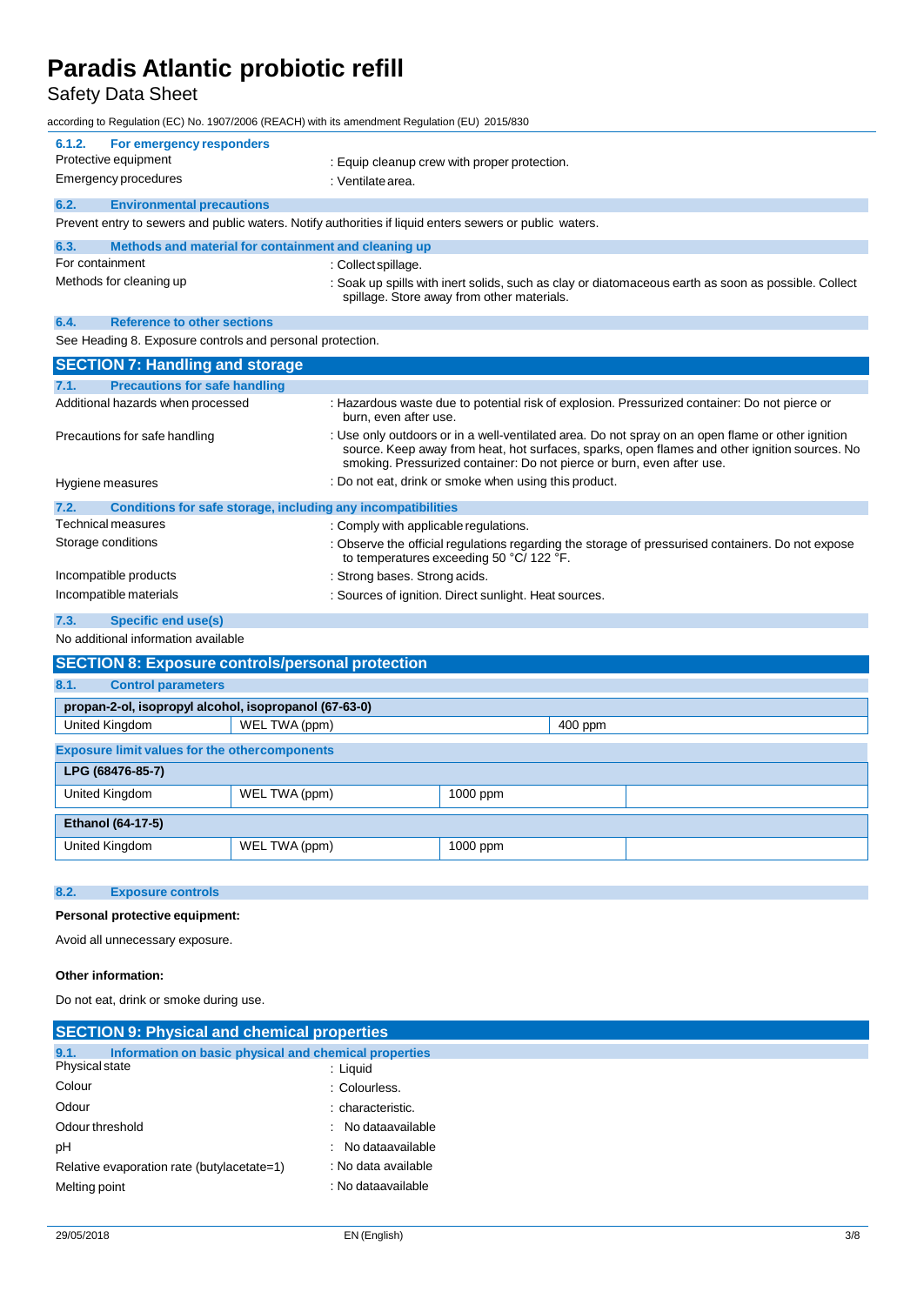## Safety Data Sheet

according to Regulation (EC) No. 1907/2006 (REACH) with its amendment Regulation (EU) 2015/830

| Freezing point                       | No dataavailable              |
|--------------------------------------|-------------------------------|
| Boiling point                        | No dataavailable              |
| Flash point                          | No dataavailable              |
| Auto-ignition temperature            | No dataavailable              |
| Decomposition temperature            | No dataavailable              |
| Flammability (solid, gas)            | : Extremely flammable aerosol |
| Vapour pressure                      | No dataavailable              |
| Relative vapour density at 20 °C     | No dataavailable              |
| Relative density                     | No dataavailable              |
| Solubility                           | No dataavailable              |
| Log Pow                              | No dataavailable              |
| Viscosity, kinematic                 | No dataavailable              |
| Viscosity, dynamic                   | No dataavailable              |
| Explosive properties                 | No dataavailable              |
| Oxidising properties                 | No dataavailable              |
| Explosive limits                     | $: 1.5 - 19$ vol %            |
| Other Latenas atten<br>$\sim$ $\sim$ |                               |

**9.2. Other information**

Gas group and the contract of the contract of the contract of the contract of the contract of the contract of the contract of the contract of the contract of the contract of the contract of the contract of the contract of

## **SECTION 10: Stability and reactivity**

**10.1. Reactivity**

No additional information available

#### **10.2. Chemical stability**

Extremely flammable aerosol. Contains gas under pressure; may explode if heated. Extreme risk of explosion by shock, friction, fire or other sources of ignition.

#### **10.3. Possibility of hazardousreactions**

Not established.

#### **10.4. Conditions to avoid**

Direct sunlight. Extremely high or low temperatures. Heat. Sparks. Open flame. Overheating.

#### **10.5. Incompatiblematerials**

Strong acids. Strong bases.

### **10.6. Hazardous decompositionproducts**

fume. Carbon monoxide. Carbon dioxide.

| <b>SECTION 11: Toxicological information</b>                                                                                                               |
|------------------------------------------------------------------------------------------------------------------------------------------------------------|
|                                                                                                                                                            |
| : Notclassified                                                                                                                                            |
| : Not classified                                                                                                                                           |
| : Based on available data, the classification criteria are not met                                                                                         |
| : Not classified                                                                                                                                           |
| : Based on available data, the classification criteria are not met                                                                                         |
| : Not classified                                                                                                                                           |
| : Based on available data, the classification criteria are not met                                                                                         |
| : Not classified                                                                                                                                           |
| Based on available data, the classification criteria are not met<br>: Not classified<br>: Based on available data, the classification criteria are not met |
| : Not classified                                                                                                                                           |
|                                                                                                                                                            |
| : Based on available data, the classification criteria are not met<br>: Not classified                                                                     |
| : Based on available data, the classification criteria are not met                                                                                         |
| : Not classified                                                                                                                                           |
| : Based on available data, the classification criteria are not met                                                                                         |
|                                                                                                                                                            |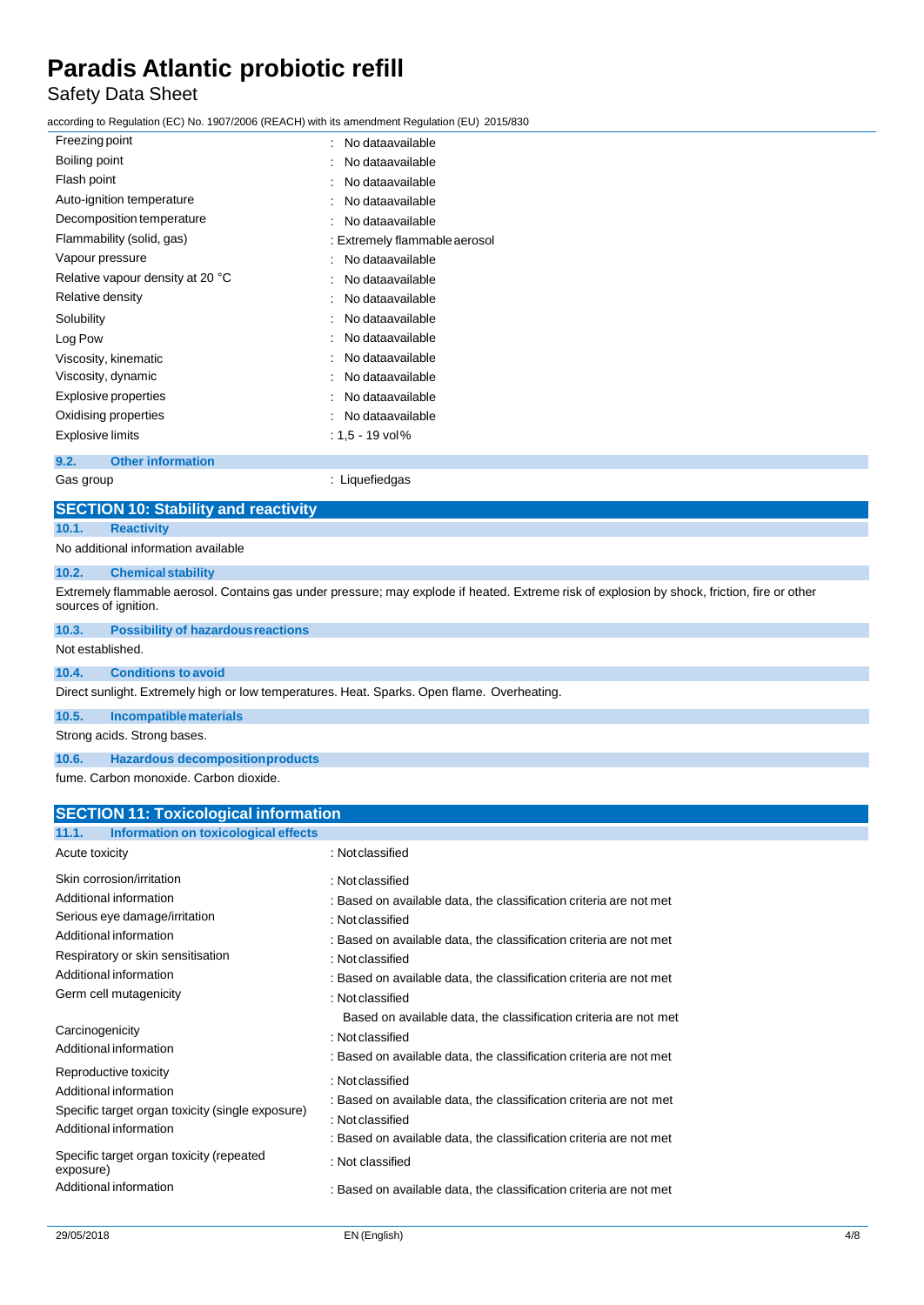## Safety Data Sheet

according to Regulation (EC) No. 1907/2006 (REACH) with its amendment Requilation (FU) 2015/830

| Aspiration hazard                                      | : Not classified                                                                                                                            |
|--------------------------------------------------------|---------------------------------------------------------------------------------------------------------------------------------------------|
| Additional information                                 | : Based on available data, the classification criteria are not met                                                                          |
| <b>Biogiene-Air with Arctic Air</b>                    |                                                                                                                                             |
| Vaporizer                                              | Aerosol                                                                                                                                     |
| Potential adverse human health effects and<br>symptoms | : Based on available data, the classification criteria are not met.                                                                         |
| <b>SECTION 12: Ecological information</b>              |                                                                                                                                             |
| 12.1.<br><b>Toxicity</b>                               |                                                                                                                                             |
| No additional information available                    |                                                                                                                                             |
| 12.2.<br><b>Persistence and degradability</b>          |                                                                                                                                             |
| <b>Biogiene-Air with Arctic Air</b>                    |                                                                                                                                             |
| Persistence and degradability                          | Not established.                                                                                                                            |
| 12.3.<br><b>Bioaccumulative potential</b>              |                                                                                                                                             |
| <b>Biogiene-Air with Arctic Air</b>                    |                                                                                                                                             |
| Bioaccumulative potential                              | Not established.                                                                                                                            |
| 12.4.<br><b>Mobility in soil</b>                       |                                                                                                                                             |
| No additional information available                    |                                                                                                                                             |
| 12.5.<br><b>Results of PBT and vPvB assessment</b>     |                                                                                                                                             |
| No additional information available                    |                                                                                                                                             |
| 12.6.<br><b>Other adverse effects</b>                  |                                                                                                                                             |
| Additional information                                 | : Avoid release to the environment                                                                                                          |
| <b>SECTION 13: Disposal considerations</b>             |                                                                                                                                             |
| <b>Waste treatment methods</b><br>13.1.                |                                                                                                                                             |
| Waste disposal recommendations                         | : Dispose in a safe manner in accordance with local/national regulations. Container under<br>pressure. Do not drill or burn even after use. |
| Additional information                                 | : Flammable vapours may accumulate in the container.                                                                                        |
| Ecology - waste materials                              | : Avoid release to the environment.                                                                                                         |
| <b>SECTION 14: Transport information</b>               |                                                                                                                                             |
| 11.1001101011001100110011001                           |                                                                                                                                             |

In accordance with ADR / RID / IMDG / IATA / ADN

| : 1950                             |
|------------------------------------|
| : 1950                             |
| : 1950                             |
| : 1950                             |
| : 1950                             |
|                                    |
| : AEROSOLS                         |
| : AEROSOLS                         |
| : Aerosols, flammable              |
| : AEROSOLS                         |
| : AEROSOLS                         |
| : UN 1950 AEROSOLS, 2.1, (D)       |
| : UN 1950 AEROSOLS, 2.1            |
| : UN 1950 Aerosols, flammable, 2.1 |
| : UN 1950 AEROSOLS, 2.1            |
| : UN 1950 AEROSOLS, 2.1            |
|                                    |
|                                    |
| : 2.1                              |
| : 2.1                              |
|                                    |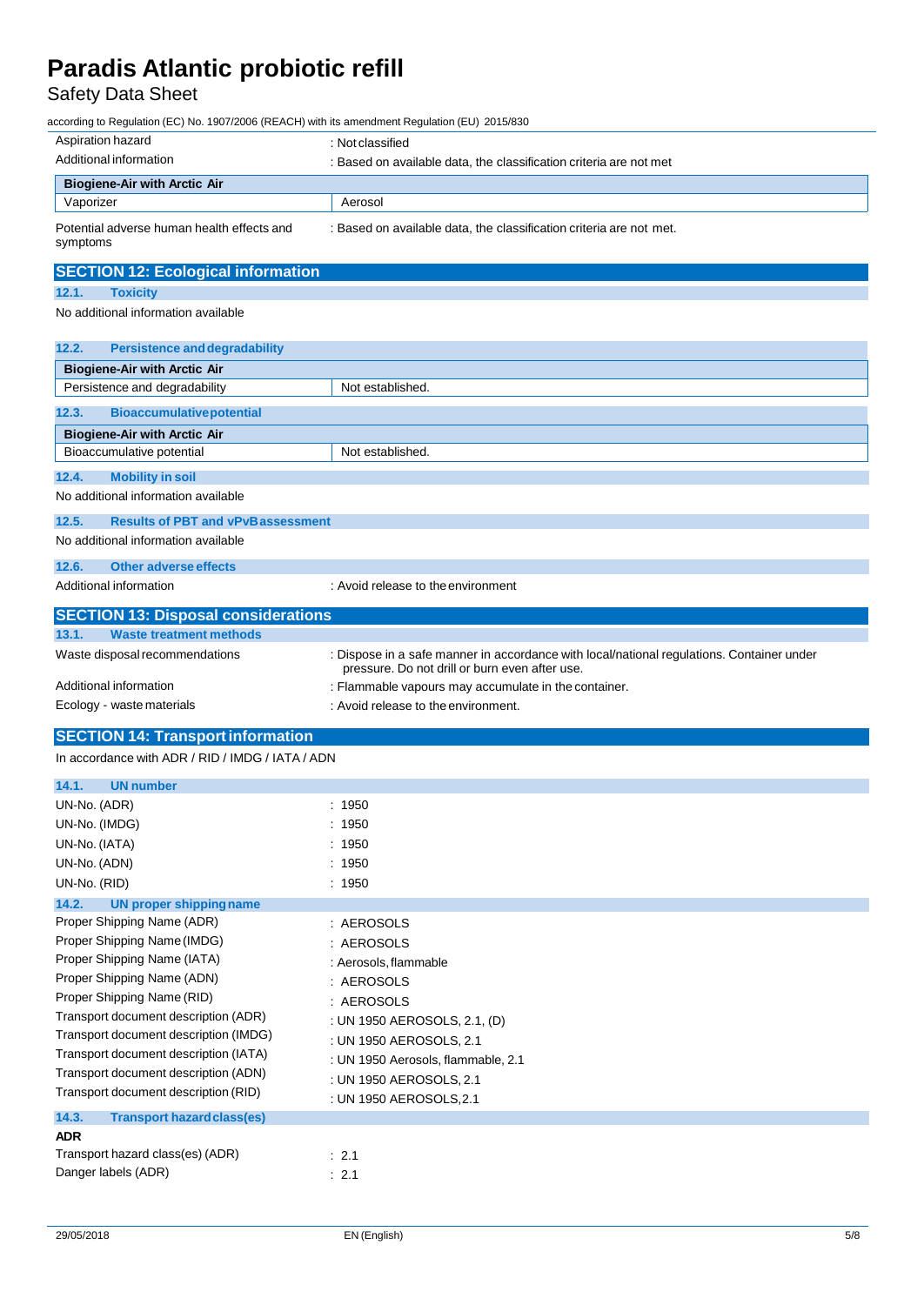Safety Data Sheet

according to Regulation (EC) No. 1907/2006 (REACH) with its amendment Regulation (EU) 2015/830

|                                                                          | $\ddot{\phantom{a}}$                             |
|--------------------------------------------------------------------------|--------------------------------------------------|
| <b>IMDG</b><br>Transport hazard class(es) (IMDG)<br>Danger labels (IMDG) | : 2.1<br>$\therefore$ 2.1                        |
|                                                                          | $\ddot{\phantom{a}}$                             |
| <b>IATA</b><br>Transport hazard class(es) (IATA)<br>Hazard labels (IATA) | : 2.1<br>$\therefore$ 2.1                        |
|                                                                          |                                                  |
| <b>ADN</b><br>Transport hazard class(es) (ADN)<br>Danger labels (ADN)    | : 2.1<br>$\therefore$ 2.1                        |
|                                                                          |                                                  |
| <b>RID</b><br>Transport hazard class(es) (RID)<br>Danger labels (RID)    | : 2.1<br>: 2.1                                   |
| <b>Packing group</b><br>14.4.                                            |                                                  |
| Packing group (ADR)                                                      | Notapplicable<br>t.                              |
| Packing group (IMDG)<br>Packing group (IATA)                             | Notapplicable<br>t<br>Notapplicable<br>t         |
| Packing group (ADN)                                                      | Notapplicable<br>İ                               |
| Packing group (RID)                                                      | Notapplicable<br>t.                              |
| 14.5.<br><b>Environmental hazards</b>                                    |                                                  |
| Dangerous for the environment<br>Marine pollutant                        | : No                                             |
| Other information                                                        | : No<br>: No supplementary information available |
| 14.6.<br><b>Special precautions for user</b>                             |                                                  |
|                                                                          |                                                  |
| - Overland transport<br>Classification code (ADR)                        | :5F                                              |
|                                                                          |                                                  |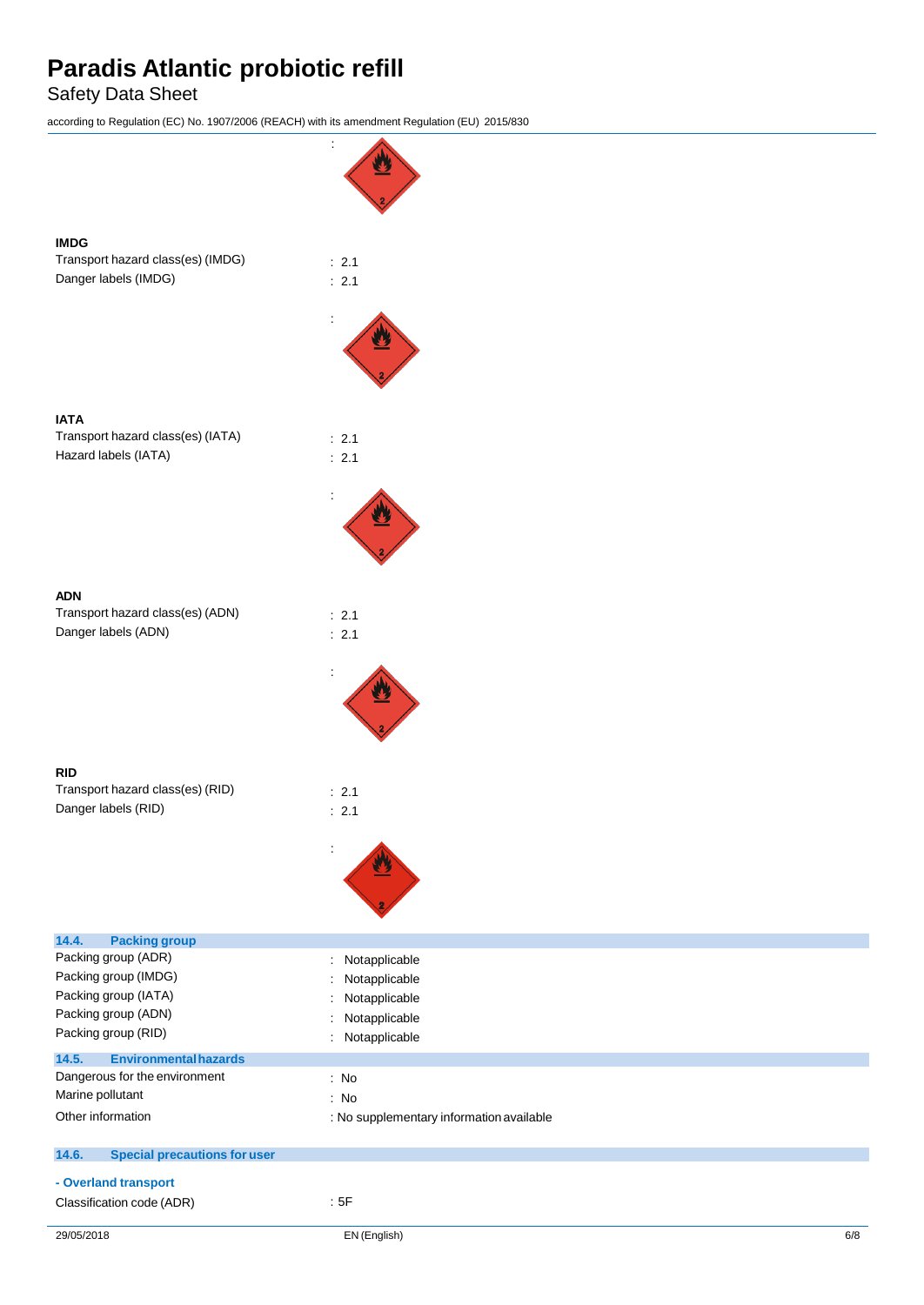## Safety Data Sheet

according to Regulation (EC) No. 1907/2006 (REACH) with its amendment Regulation (EU) 2015/830

| Special provisions (ADR)                                                   | : 190, 327, 344, 625          |
|----------------------------------------------------------------------------|-------------------------------|
| Limited quantities (ADR)                                                   | : 11                          |
| Excepted quantities (ADR)                                                  | : E0                          |
| Packing instructions (ADR)                                                 | : P207, LP02                  |
| Special packing provisions (ADR)                                           | : PP87, RR6, L2               |
| Mixed packing provisions (ADR)                                             | : MP9                         |
| Transport category (ADR)                                                   | : 2                           |
| Special provisions for carriage - Packages<br>(ADR)                        | : V14                         |
| Special provisions for carriage - Loading,<br>unloading and handling (ADR) | : CV9, CV12                   |
| Special provisions for carriage - Operation<br>(ADR)                       | : S2                          |
| Tunnel restriction code (ADR)                                              | : D                           |
| - Transport by sea                                                         |                               |
| Special provisions (IMDG)                                                  | : 63, 190, 277, 327, 344, 959 |
| Limited quantities (IMDG)                                                  | $:$ SP277                     |
| Excepted quantities (IMDG)                                                 | $\pm 50$                      |
| Packing instructions (IMDG)                                                |                               |
| Special packing provisions (IMDG)                                          | : P207, LP02                  |
| EmS-No. (Fire)                                                             | : PP87, L2                    |
|                                                                            | : F-D                         |
| EmS-No. (Spillage)                                                         | : S-U                         |
| Stowage category (IMDG)                                                    | : None                        |
| Stowage and handling (IMDG)                                                | : SW1,SW22                    |
| Segregation (IMDG)                                                         | :SG69                         |
| - Air transport                                                            |                               |
| PCA Excepted quantities (IATA)                                             | : E0                          |
| PCA Limited quantities (IATA)                                              | : Y203                        |
| PCA limited quantity max net quantity (IATA)                               | :30kgG                        |
| PCA packing instructions (IATA)                                            | :203                          |
| PCA max net quantity (IATA)                                                |                               |
| CAO packing instructions (IATA)                                            | : 75kg                        |
| CAO max net quantity (IATA)                                                | :203                          |
|                                                                            | : 150kg                       |
| Special provisions (IATA)                                                  | : A145, A167, A802            |
| ERG code (IATA)                                                            | :10L                          |
| - Inland waterway transport                                                |                               |
| Classification code (ADN)                                                  | : 5F                          |
| Special provisions (ADN)                                                   | : 190, 327, 344, 625          |
| Limited quantities (ADN)                                                   | 1 L<br>t                      |
| Excepted quantities (ADN)                                                  | $\mathsf{E}$ E0               |
| Equipment required (ADN)                                                   | : PP, EX, A                   |
| Ventilation (ADN)                                                          |                               |
| Number of blue cones/lights (ADN)                                          | : VE01, VE04                  |
| - Rail transport                                                           | : 1                           |
| Classification code (RID)                                                  |                               |
|                                                                            | : 5F                          |
| Special provisions (RID)                                                   | : 190, 327, 344, 625          |
| Limited quantities (RID)                                                   | : 1L                          |
| Excepted quantities (RID)                                                  | $\mathsf{E}$ E0               |
| Packing instructions (RID)                                                 | : P207, LP02                  |
| Special packing provisions (RID)                                           | : PP87, RR6, L2               |
| Mixed packing provisions (RID)                                             | : MP9                         |
| Transport category (RID)                                                   | : 2                           |
| Special provisions for carriage - Packages                                 | : W14                         |
| (RID)                                                                      |                               |
| Special provisions for carriage - Loading,<br>unloading and handling (RID) | : CW9, CW12                   |